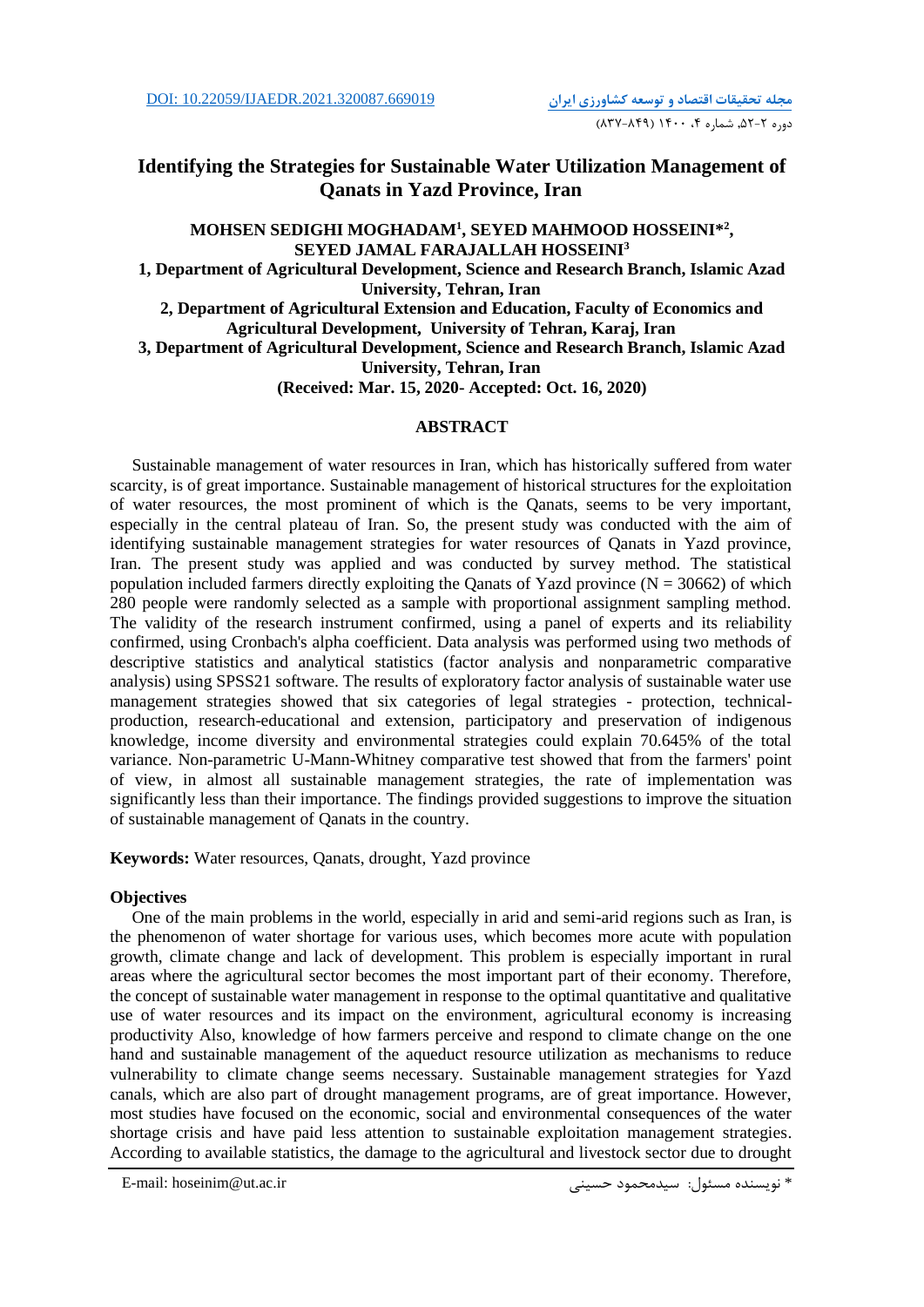damage is reported to be about \$ 2.5 billion per year, most of which was in the rural employment sector, which resulted in a decrease in GDP from the agricultural and livestock sector of about 12 Percentage per year. Since the aqueduct is one of the main sources of water supply in the country, especially in Yazd province, and due to the climatic conditions of Yazd province and the drought of recent years, it is necessary to pay attention to the sustainable management of aqueduct water in this regard.

### **Methodology**

This research is practical in terms of purpose because it seeks to identify strategies for managing the sustainable use of water from the aqueducts of Yazd province. In addition, the results can be used in a practical way for planners and staff of the Agricultural Jihad Organization, the Regional Water Organization and agricultural organizations. It is "survey" in terms of data collection method and "non-experimental" in terms of monitoring and degree of control. The sample size was determined by the Cochran's formula ( $N = 280$ ). Data collection tools were questionnaires and interviews. The validity of the content of the questionnaire was obtained by the panel of experts and its reliability was obtained using Crombach's alpha (Crombach's alpha value management solutions section and 0.735 sustainable management solutions implementation section) in this section for data analysis from SPSS22 software and excel software was used.

## **Results and Discussion**

Based on the results in prioritizing strategies for sustainable use of water resources, three types of protection of aqueduct privacy and prevention of exploitation of wells drilled in aqueduct area and preparation and formulation of long-term aqueduct maintenance plans had the highest priority, respectively. And based on the results of exploratory factor analysis of sustainable water efficiency management strategies showed that six legal strategies of supportive, technical production, research, training and extension, participatory and preservation of indigenous knowledge of income and environmental diversity could determine 70.645% of the total variance Appeared. The most influential is the legal protection factor among these six strategies.

### **Conclusion**

In Iran, improper exploitation of groundwater resources has led to the destruction of these resources and lower groundwater levels, and this has severe economic and environmental effects, as well as the phenomenon of drought and climate change has contributed to this problem. Lack of attention to the sustainable management of water resources in Iran, which is considered as a country prone to drought, causes a lot of economic and social damage to the country's economic structure every year, while the social damage caused by drought in planning What has been done has not received much attention. Therefore, it is necessary to use mechanisms that lead to sustainable use of resources and lead to empowerment of farmers. The best way to fight the water crisis and drought is to use water optimally and prevent its pollution and change the water hydrological cycle in nature. It is necessary to inform and create belief in farmers about the critical situation ahead and the need to maintain available water resources by using extension and educational methods in order to sustainable management of canals. The use of sprinkler irrigation systems is also effective in counteracting the phenomenon of dehydration and drought. Therefore, identifying management strategies for sustainable water use of canals, which is one of the main sources of water supply in the central plateau of Iran and Yazd province, and paying attention to it will improve people's livelihood. In addition to meeting the needs of the present generation, it also preserves these resources for the future.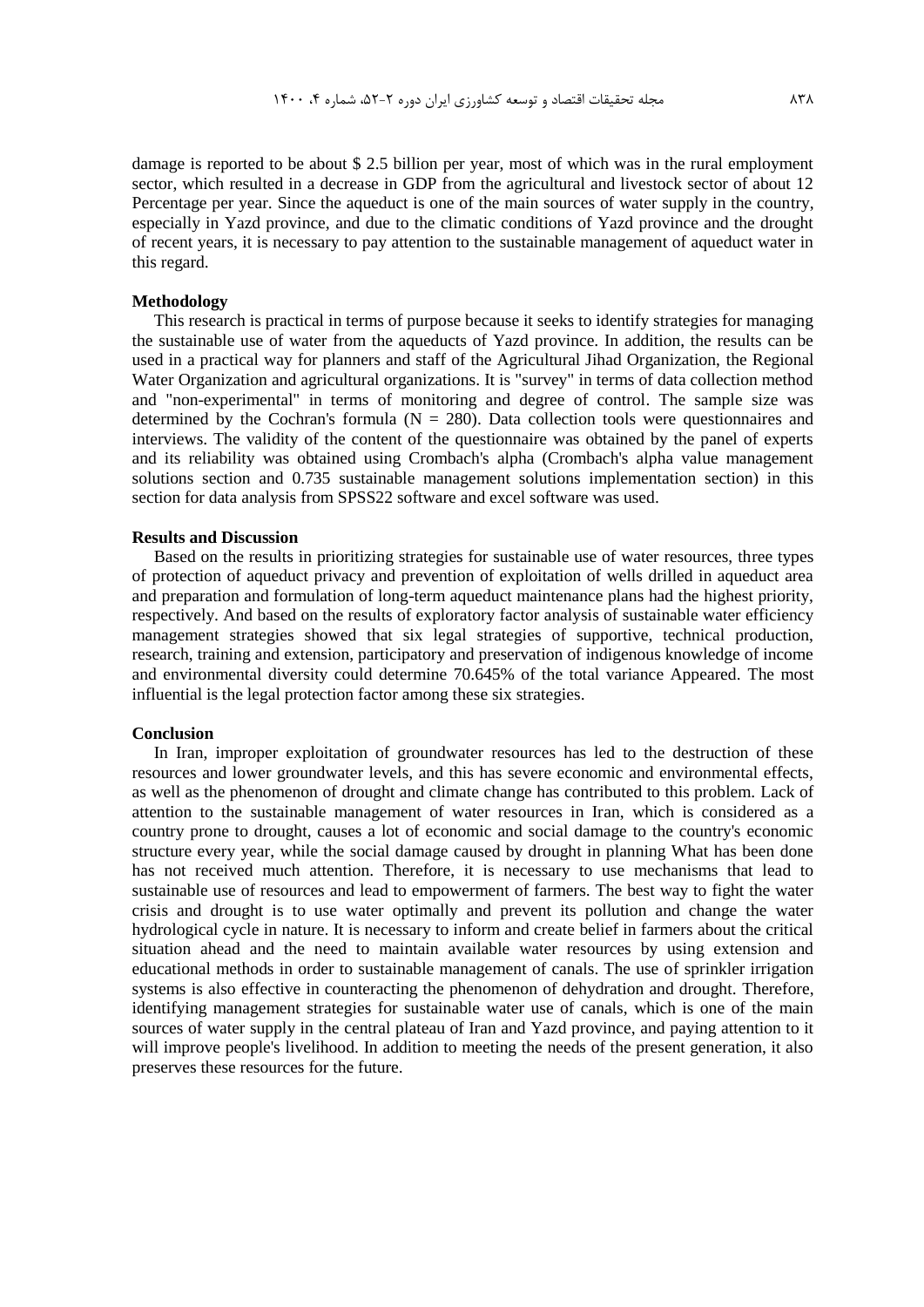# **شناسایی راهکارهای مدیریت بهرهبرداری پایدار آب از قنوات در استان یزد، ایران**

**\* ،<sup>1</sup> سید محمدحسینی محسن صدیقی مقدم ،<sup>2</sup> سیدجمال فرج اهلل حسینی<sup>3</sup> ،1 دانش آموخته دکتری گروه توسعه کشاورزی ، واحد علوم و تحقیقات ، دانشگاه آزاد اسالمی ، تهران ، ایران ،2 استاد گروه ترویج و آموزش کشاورزی، دانشکده اقتصاد و توسعه کشاورزی، دانشگاه تهران، کرج، ایران ،3 دانشیار گروه توسعه کشاورزی ، واحد علوم و تحقیقات ، دانشگاه آزاد اسالمی، تهران ، ایران )تاریخ دریافت: -99/12/25 تاریخ تصویب: 00/7/24(**

**چکیده**

**مدیریت پایدار منابع آبی کشور ایران که بهصورت تاریخی از کمآبی رنج میبرد، از اهمیت زیادی برخوردار است. مدیریت پایدار در مورد ساختارهای تاریخی بهرهبرداری از منابع آب که شاخصترین آن قنات میباشد، خصوصاً در فالت مرکزی ایران، بسیار ضروری بهنظر میرسد. بر این اساس، پژوهش حاضر با هدف شناسایی راهکارهای مدیریت بهره- برداری پایدار از منابع آب از قنوات استان یزد انجام گرفت. تحقیق حاضر از نوع کاربردی بوده و بهصورت پیمایشی انجام پذیرفت. جامعه آماری شامل کشاورزان بهرهبردار مستقیم از قنوات استان یزد )30662=N )بود که 280 نفر از آنها بهصورت تصادفی با انتساب متناسب با بهرهگیری از فرمول کوکران بهعنوان نمونه انتخاب شدند. روایی ابزار تحقیق که پرسشنامه محققساخته بود با استفاده از پنل متخصصان و پایایی آن با استفاده از ضریب آلفای کرونباخ تأیید شد. تحلیل دادهها از دو روش آمار توصیفی و آمار استنباطی )تحلیل عاملی و تحلیل مقایسهای ناپارامتری( با بهرهگیری از نرمافزار 21SPSS انجام شد. نتایج تحلیل عاملی اکتشافی راهکارهای مدیریت بهرهبرداری پایدار آب نشان داد که شش دسته راهکارهای قانونی- حمایت، فنی- تولیدی، تحقیقاتی-آموزشی و ترویجی، مشارکتی و حفظ دانش بومی، تنوع درآمدی و زیستمحیطی توانستند 70/645 درصد واریانس کل را تبیین کنند. با بهرهگیری از آزمون مقایسهای ناپارامتری یو-من ویتنی مشخص شد که از دید کشاورزان، تقریباً در تمام راهکارهای مدیریت پایدار قنوات مورد بررسی میزان اجرا از میزان اهمیت آنها به طور معنی داری کمتر است. با استفاده از یافتههای حاصل از پژوهش، پیشنهاداتی از جمله الیروبی قنوات، اصالح سیستم مدیریت قنوات، تربیت مقنی آشنا با دانش فنی جدید در جهت بهبود وضعیت مدیریت پایدار قنوات در کشور ارایه گردید.** 

**واژههای کلیدی: منابع آب، قنوات، خشکسالی، استان یزد**

#### **مقدمه**

يکی از تنگناهاي اساسی که دنیا بهخصوص مناطق خشک و نیمه خشک، با آن مواجهند، بسنده نبودن آب براي مصارف متفاوت، اعم از شرب، صنعت، کشاورزي و

نیازهاي محیطهاي طبیعی است. فراموش کردن اين حقیقت، استفادهي نادرست و بدون برنامه از منابع آب موجود يکی از مهمترين عوامل بازدارندهي توسعهي پايدار می باشد، و اين مساله با افزايش جمعیت حادتر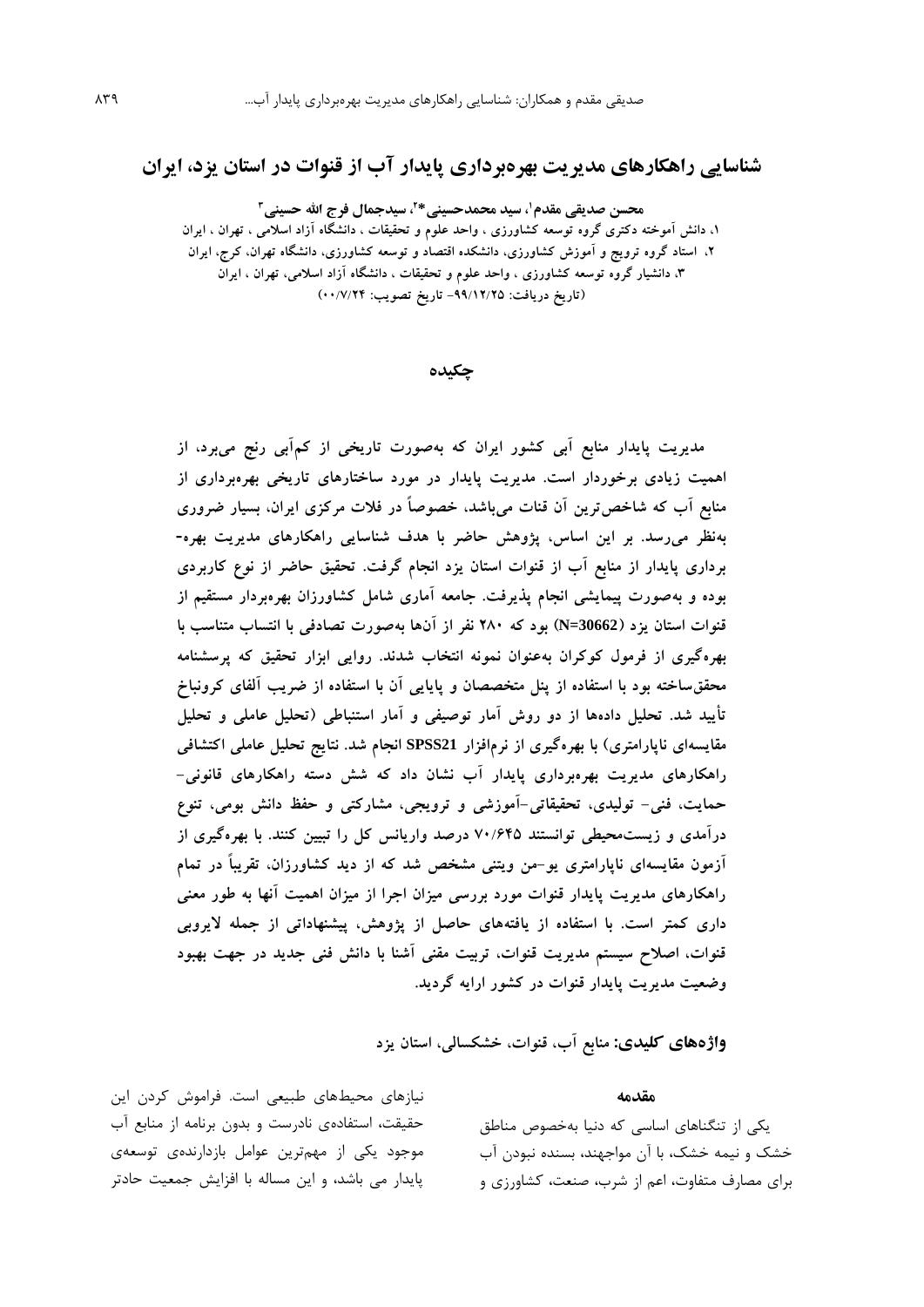که بايد از ذخاير آبی حداکثر بهرهبرداري را با کمترين اتالف و ضايعات بهعمل آورند و مديريت منابع آب را بخشی از برنامهريزي توسعه کشورها تلقی نمايند )2013 ,Falkenmark). بهطورکلی، مفهوم مديريت کیفیت و کمیت منابع آب کشاورزي در پاسخ به موضوعاتی در مورد استفاده نامناسب و ناپايدار از منابع آب و آثار مخرب زيستمحیطی و اقتصادي کشاورزي سنتی ظاهر شده است. استفاده بیش از حد و نامتعادل از مواد شیمیايی زراعی و نهادههاي تولیدي منجر به افزايش هزينههاي تولیدي و وابستگی به نهادهها و انرژي بیرونی و کاهش بهرهوري و حاصلخیزي خاك، آلودگی آبهاي زيرزمینی و سطحی و آثار مخرب روي سالمت انسان گرديده است (Ommani et al., 2009). در تاکيد اهمیت مديريت بهینه منابع آب ذکر اين نکته کافی است که با صرفهجويی 10 درصدي در مصرف آب کشاورزي، میتوان کل نیاز آبی در بخش صنعت و مصارف خانگی را تامین نماید (Panahi et al., 2013). از طرفی مديريت ناصحیح منابع آب پیامدهاي ناگوار بسیاري در پی خواهد داشت که يکی از مهمترين آنها که متاسفانه در روستاهاي کشور اين مشکل رو به افزايش است، مهاجرت دستهجمعی ساکنین روستاها به سبب کمبود و يا محدوديت منابع آب میباشد ) ,Savari 2017(. بررسی و ارزيابی مسايل و مشکالت، مديريت منابع آب را پیچیده کرده است. افزايش میزان مصرف و تقاضا، جمعیت، تغییر آبوهوا، تغییر در میزان برداشت از آبهاي زيرزمینی و سطحی همگی عواملی هستند که در طول زمان و بهصورت مرتبط با يکديگر بر سیستم آب يک منطقه تأثیر میگذارند. همچنین، استفاده- کنندگان از آب بههم مرتبط بوده و استفاده از آب در يک بخش ساير بخشها را هم تحت تأثیر قرار میدهد (Layani et al., 2020). قنات کانالی است که از ديرباز براي مديريت آب در زمین میساختهاند. رشته چاهی است که از چاه مادر سرچشمه میگیرد و احیاناً هزارها متر بهطول میانجامد که سرانجام آب اين قناتها براي شرب و کشت و کار در جاي معینی به سطح زمین می- آيد. بهطورکلی، میتوان قنات را يک نظام آبرسانی دانست که با کمک اين سیستم آبهاي زير زمینی بدون نیاز به قوه مکانیکی و تنها با استفاده از قوه جاذبه

میگردد )2015 .,al et Adeba). از طرفديگر، بخش کشاورزي مهمترين بخش اقتصادي نواحی روستايی است که نقش اساسی در فرايند توسعه و بهبود وضعیت اشتغال و درآمد مردم روستايی برعهده دارد )2012 ,Adejuwon & ,Nchuchuwe). اين بخش براي توسعه و افزايش کمی و کیفی به پتانسیلها و توانهاي طبیعی وابسته است. در اين میان، منابع آب اصلیترين توان محیطی براي توسعه بخش کشاورزي و بهبود وضعیت اقتصادي- اجتماعی کشاورزان است ) ,Jamshidi 2018(. استفاده کار آمد از آب نه تنها میتواند بهرهوري محصوالت را افزايش دهد؛ بلکه باعث بازگشت با تاکید برحفظ منابع آب و محیطزيست میشود & Razzaghi( (2020 ,Mirtorabi. کشور ايران بهدلیل قرار گرفتن در کمربند خشک جغرافیايی و نوار بیابانی از مناطق کم باران جهان بهشمار میآید (Yaghoubi et al., 2015). بنابراين، خشکی و خشکسالی يک واقعیت اقلیمی در ايران است، بهگونهاي که در طول 40 سال اخیر، 27 خشکسالی در ايران رخ داده است که نشان میدهد خشکسالی پديده رايج اقلیمی در کشور است (2016 ,al et Zarafshani(. براساس آمارهاي موجود، خسارت وارده بر بخش کشاورزي و دام ناشی از خسارت خشکسالی حدود 2/5 میلیارد دالر در سال گزارش شده که بخش عمده آن در بخش اشتغال روستايی بود که در نتیجه، تولید ناخالص داخلی از بخش کشاورزي و دام حدود 12 درصد در سال کاهش میيابد ) ,Savari 2017(. اتکا به منابع آبهاي زيرزمینی سهم اصلی را در تأمین آب دارد. طی دو الی سه دهه اخیر بهرهبرداري از آبهاي زيرزمینی بهنحوي روزافزون افزايش داده است. بهگونهاي که برداشت بیش از حد منابع، منجر به افت شديد سطح سفرههاي آب زيرزمینی و بهوجود آمدن بیالن منفی در بسیاري از نقاط جهان شده است Asadi( (2019 ,Najafi& . در اين شرايط، استفاده بهینه از آب تخصیصی به بخشهاي مختلف کشاورزي، شرب و صنعت با ارايه راهکارهاي مناسب مديريتی الزامی است. اما آب بهعنوان يک نعمت اليتناهی و فراوان تلقی نمی- شود و محدوديت منابع آب شیرين در بسیاري از کشورها بهصورت يک معضل جدي درآمده است و دولتها و محققان و متخصصان اين حوزه به اين نکته پی بردهاند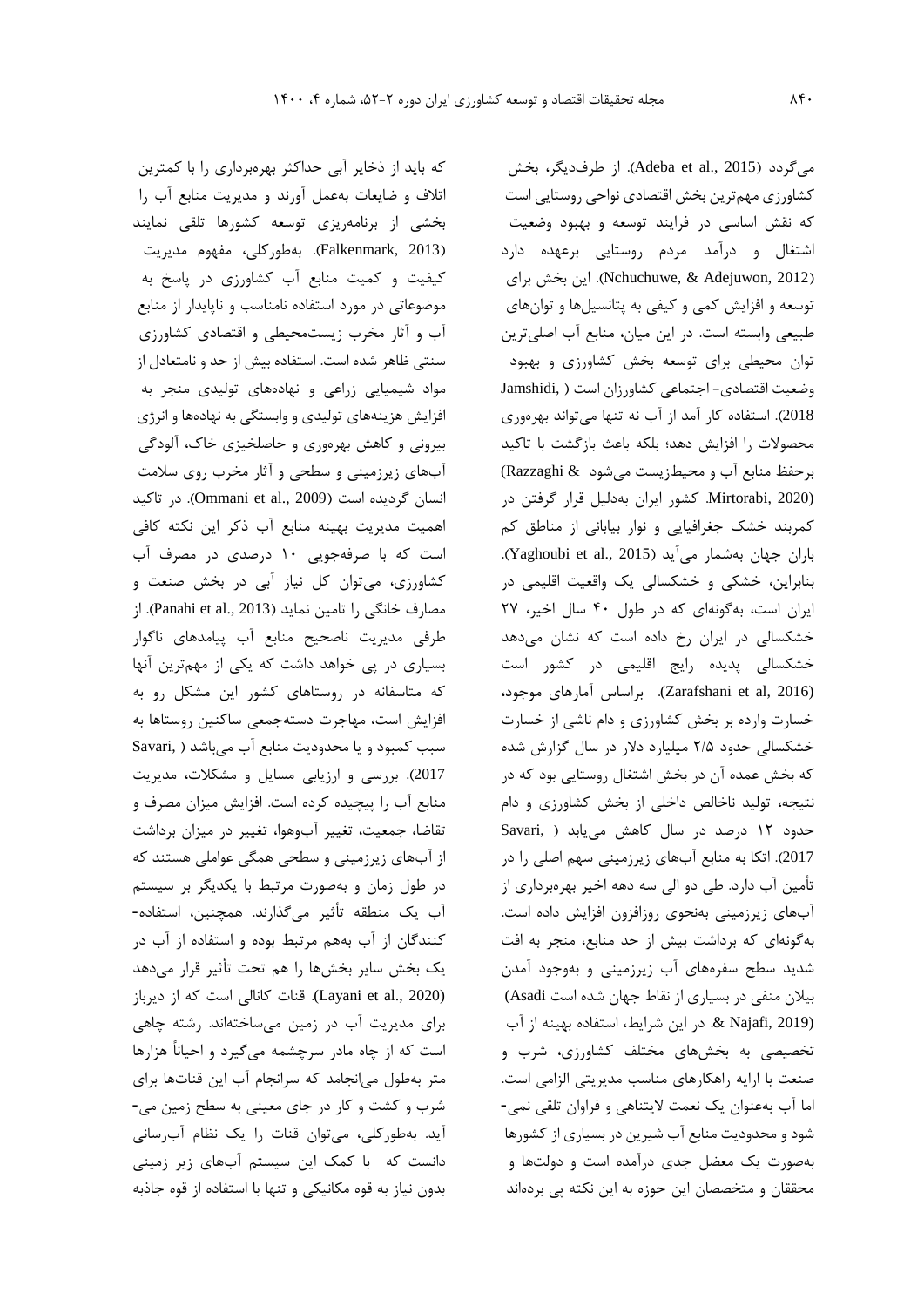زمین بر سطح زمین آورده میشود ) ,Abbasnejad 2017(. ايران با دارا بودن حدود 36 هزار رشته قنات فعال، بیشترين تعداد قنات را در مقايسه با سايرکشورهاي صاحب قنات دارا میباشد. اين قناتها سالیانه حدود هفت میلیارد متر مکعب آب زيرزمینی را بهطور عمده در اختیار بخش کشاورزي قرار میدهد )2016 .,al et Hassanpour). بنابراين، مديريت پايدار بهرهبرداري از اين منبع ارزشمند بسیار ضروري و حیاتی است، چراکه طی سالیان گذشته پديده تغییر اقلیم باعث شده است که منابع آب کمتري در دسترس قرار گیرد )2011 .,al et Mertz). بنابراين، آگاهی از چگونگی درك و پاسخ کشاورزان به تغییر اقلیم از يکطرف و مديريت پايدار بهرهبرداري از منبع قنات بهعنوان سازوکارهاي براي کاهش آسیبپذيري در مقابل تغییر اقلیم ضروري بهنظر میرسد.

با عنايت به نقش حیاتی منابع آب کشور بهويژه در تولید مواد غذايی و نقش زيربنايی آن در بخش کشاورزي، اشتغال، درآمد و باالخره فقرزدايی معیشتی در سطح محلی و ملی، به جرات میتوان گفت که مديريت بهینه منابع آب کشاورزي و پايدارسازي بهره- وري آب کشاورزي خصوصاً در ارتباط با قنات يکی از منابع عمده تامین آب بهويژه در نواحی مرکزي ايران میباشد. از مهمترين ضرويات برنامهريزي در بخش کشاورزي است. از جمله راهکارهايی که براي مديريت پايدار آب میتوان به مواردي نظیر رعايت الگوي کشت و کاشت گونههاي مقاوم به خشکسالی، قیمتگذاري آب در بخش سیاستگذاري و برنامهريزي منابع آب، جلوگیري از آلودگی منابع آبی و استفاده متعادل از مواد شیمیايی و مديريت بهرهبرداري در سه سطح تامین، استحصال آب و توزيع و انتقال آب را خالصه نام برد. استان يزد در مرکز ايران واقع شده است و با توجه به موقعیت نسبی و جغرافیايی و واقع شدن آن در کمربند خشک و بیابانی کشور، اين استان در گروه مناطق خشک و با آب و هواي گرم بیابانی طبقه بندي میشود )2018 ,Zarch Asadi). بخش کشاورزي استان يزد علیرغم شرايط نامناسب محیطی و اقلیمی از جمله فقر منابع آبی از رونق و پیشرفت قابل قبولی بهرهمند شده است؛ چنانچه در بسیاري از محصوالت از متوسط

عملکرد باالتري نسبت به عملکرد کشوري برخوردار است. با اينحال، به شدت تحت تاثیر کمبود منابع آبی قرار دارد. از حدود 170 هزار اراضی قابل کشت استان، در حال حاضر ۱۲۹۱۱۲ هکتار آن (۷۵درصد) کشت میشود )2020 ,Jihad Agricultural Yazd). از طرفی، رشد طبیعی جمعیت، مهاجرپذيري و صنعتیشدن استان موجب افزايش نیاز به منابع آب و خاك براي تامین نیازمنديهاي ساکنان استان شده است. اين امر در شرايطی است که پديده تغییر اقلیم باعث شده است که منابع آب کمتري در اختیار اين منطقه قرار بگیرد .(Kousari et al., 2017)

استان يزد يکی از مهمترين استانهاي کشور از لحاظ تعداد و میزان بهرهبرداري از قنوات است. در حال حاضر 2683 رشته قنات داير در استان وجود دارد. مجموع تخلیه سالیانه آب از قنوات استان حدود 170 میلیون متر مکعب در سال )95-96( و متوسط آبدهی هر قنات 2 لیتر در ثانیه برآورد شده است و اين درحالی است که در آمار سال 1377 متوسط آبدهی قنوات استان بالغ بر 4 لیتر در ثانیه گزارش شده بود ) Yazd 2019 ,Governorate). در نهايت، بايد ذکر نمود که آب يکی از ضروريترين منابعطبیعی براي انسان و موجودات میباشد (2015 .Zhao et al). اين مساله در کشوري مانند ايران که در کمربند خشکی دنیا قرار گرفته و بسیاري از مناطق آن به صورت خشک و نیمه خشک هستند، داراي اهمیت دوچندان است ) Afshari 2016 .,al et). شرايط خشکسالی سالهاي اخیر، منابع آب قابل دسترس را به مقدار قابل توجهی کاهش داده است )2015 .,al et Lashanizand )و اين شرايط در استان يزد که در کمربند خشک جغرافیايی کشور واقع شده است و بهطور طبیعی از بارش بسیار کمی برخوردار است، شديدتر است. از طرفی، به موازات عوامل طبیعی سوءمديريتها و سوءبرداشتها از منابع آبی باعث تشديد اين بحران شده است. قنوات بهعنوان يکی از مهمترين تامینکنندههاي آب مورد نیاز در استان يزد از اين وضعیت مستثنی نبوده و تعداد قابل توجهی از آنها خشک و بالاستفاده شده است. با توجه به مطالب اشاره شده، به نظرمیرسد که توجه به مديريت صحیح منابع آب و افزايش کارايی مصرف آب در جامعه بهطور عام، و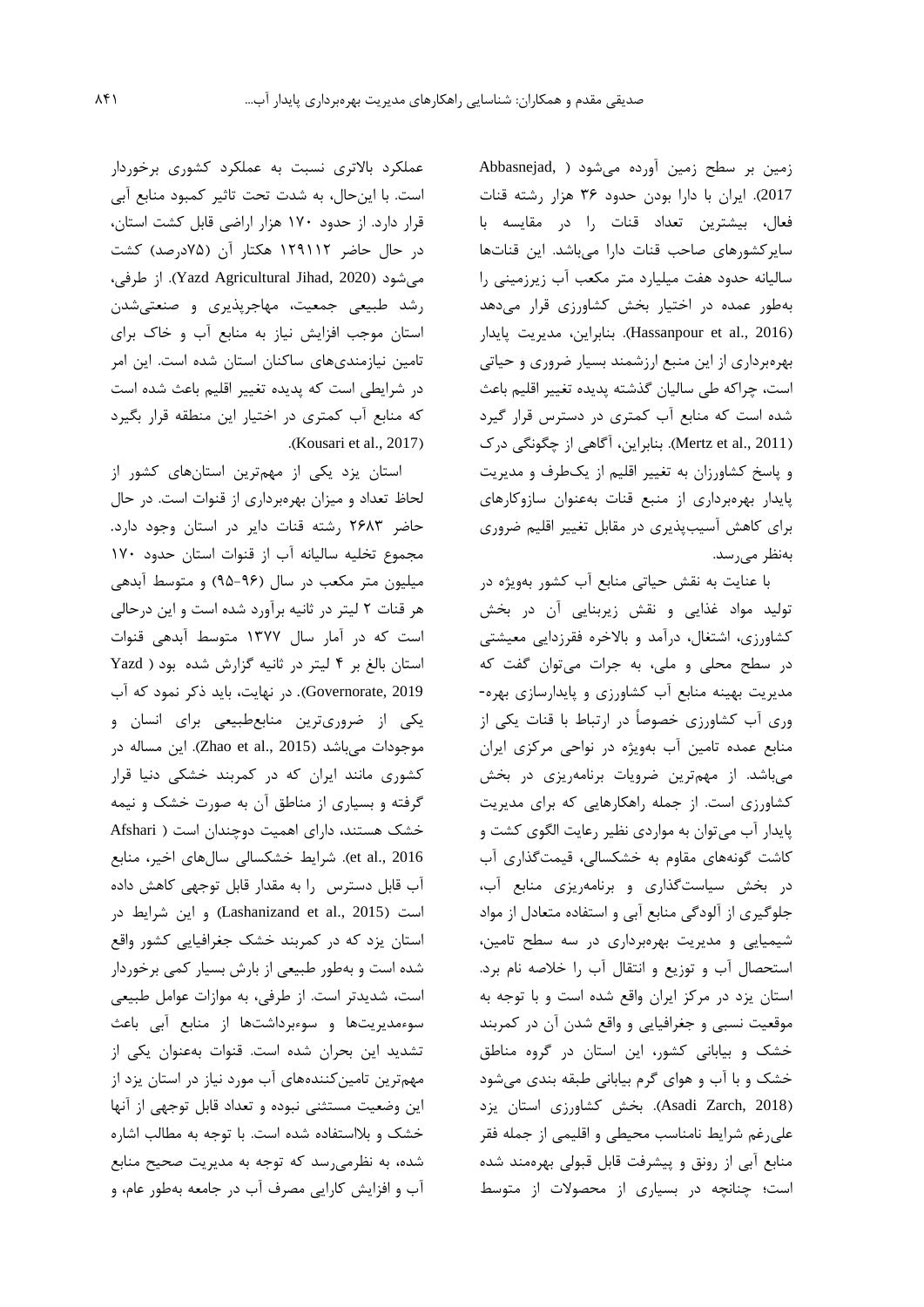در بخش کشاورزي که داراي باالترين میزان مصرف آب در استان است ضروري و اجتناب ناپذير است. چراکه کشاورزي استان بهشدت به آبیاري و نحوه مصرف آب وابسته است.

بنابراين، راهکارهاي مديريت بهرهداري پايدار از قنوات يزد که جزء برنامههاي مديريت خشکسالی نیز میباشد از اهمیت بااليی برخوردار است. اين درحالی است که بیشتر مطالعات به بررسی پیامدهاي اقتصادي، اجتماعی و زيستمحیطی بحران کمی آبی بسنده نمودهاند و راهکارهاي مديريت پايدار بهرهبرداري را کمتر مورد توجه قرار دادهاند. در اين راستا، اين پژوهش بهدنبال پاسخگويی به اين پرسش است که چه راهکارهايی براي مديريت بهرهبرداري پايدار قنوات در استان يزد مناسب است؟

# **مواد و روشها**

اين تحقیق، از لحاظ هدف کاربردي است، زيرا به- دنبال شناسايی راهکارهاي مديريت بهرهبرداري پايدار آب از قنوات استان يزد است. ضمن آنکه نتايج حاصل از آن بهصورت کاربردي براي برنامهريزان و دستاندرکاران سازمان جهاد کشاورزي، سازمان آب منطقهاي و تشکل- هاي کشاورزي قابل استفاده میباشد. از لحاظ شیوه گردآوري دادهها، از نوع "پیمايشی" و از لحاظ میزان نظارت و درجه کنترل از نوع تحقیقات "غیرآزمايشی" است. جامعه آماري تحقیق حاضر شامل بهرهبرداران قنوات در استان يزد )30662=N )بود که با استفاده از فرمول کوکران حجم نمونه 280 نفر تعیین و دادهها با استفاده از روش نمونهگیري چندمرحلهاي تصادفی با انتساب متناسب جمعآوري شد. جدول )1( حجم نمونه آماري تحقیق برحسب شهرستانهاي مورد مطالعه را نشان می دهد.

**فرمول کوکران:** 

$$
n = \frac{N(t.s)^{2}}{Nd^{2} + (t.s)^{2}}
$$
\n
$$
= N \text{ when } n = 1
$$
\n
$$
= \text{Area of } N
$$
\n
$$
= \text{Area of } N
$$
\n
$$
= \text{Area of } N
$$
\n
$$
= \text{Area of } N
$$
\n
$$
= \text{Area of } N
$$
\n
$$
= \text{Area of } N
$$
\n
$$
= \text{Area of } N
$$
\n
$$
= \text{Area of } N
$$
\n
$$
= \text{Area of } N
$$
\n
$$
= \text{Area of } N
$$
\n
$$
= \text{Area of } N
$$
\n
$$
= \text{Area of } N
$$
\n
$$
= \text{Area of } N
$$
\n
$$
= \text{Area of } N
$$
\n
$$
= \text{Area of } N
$$
\n
$$
= \text{Area of } N
$$
\n
$$
= \text{Area of } N
$$
\n
$$
= \text{Area of } N
$$
\n
$$
= \text{Area of } N
$$
\n
$$
= \text{Area of } N
$$
\n
$$
= \text{Area of } N
$$
\n
$$
= \text{Area of } N
$$
\n
$$
= \text{Area of } N
$$
\n
$$
= \text{Area of } N
$$
\n
$$
= \text{Area of } N
$$
\n
$$
= \text{Area of } N
$$
\n
$$
= \text{Area of } N
$$
\n
$$
= \text{Area of } N
$$
\n
$$
= \text{Area of } N
$$
\n
$$
= \text{Area of } N
$$
\n
$$
= \text{Area of } N
$$
\n
$$
= \text{Area of } N
$$
\n
$$
= \text{Area of } N
$$
\n
$$
= \text{Area of } N
$$
\n
$$
= \text{Area of } N
$$
\n
$$
= \text{Area of } N
$$
\n
$$
= \text{Area of } N
$$
\n
$$
= \text{Area of } N
$$
\n
$$
= \text{Area of } N
$$
\n
$$
= \
$$

جدول ١- معرفی حجم نمونه آماری تحقیق برحسب شهرستانهاي مورد مطالعه

|                          |              |                           | سهرستان سای مور با متفاقعه |                    |                 |
|--------------------------|--------------|---------------------------|----------------------------|--------------------|-----------------|
| در صد از<br>حجم<br>نمونه | حجم<br>نمونه | در صد بهره<br>بردار به کل | تعداد بهره<br>بر دار فعال  | تعداد قنات<br>فعال | نام<br>شهر ستان |
| ۶۱                       | ۱۷۰          | ۶۴                        | ۵۱۹۲۱                      | ۱۴۶۶               | تفت             |
| ۲۱                       | ۶.           | ۱۹                        | ۱۵۳۸۴                      | ۴۲۵                | مهريز           |
| ۱۳                       | ٣۵           | ۱۱                        | <b>AYY9</b>                | ۱۹۰                | ا, دکان         |
| ۵                        | ۱۵           | ۶                         | ۴۶۷۵                       | ۶۴                 | يز د            |
| ۱۰۰                      | ٢٨٠          | ۱۰۰                       | 807.8                      | ۲۱۴۵               | جمع کل          |

ابزار تحقیق شامل پرسشنامه و مصاحبه از جامعه بهرهبرداران قنوات استان يزد بود. براي تعیین اعتبار پرسشنامه از نقطهنظرات پنل متخصصین و براي بررسی پايايی يا قابلیت اعتماد نشانگرهاي پرسشنامه از آلفاي کرونباخ استفاده شد. نتايج نشان داد که در بخش اهمیت راهکارهاي مديريت پايدار مقدار آلفاي کرونباخ برابر 0/960 و در قسمت اجراي راهکارهاي مديريت پايدار 0/735 بود که اين امر حاکی از پايايی مناسب ابزار تحقیق بود. براي تجزيه و تحلیل دادهها، از نرمافزارهاي آماري 21 SPSS و نرافزار EXCELL استفاده گرديد.

### **نتایج وبحث**

براساس يافتههاي تحقیق، 84/4 درصد از پاسخگويان را مردان و 13/6درصد زنان بودند. متوسط سن کشاورزان حدود 46 سال بود. نتايج بررسی سطح تحصیالت نشان میدهد که تنها حدود 20 درصد از افراد جامعه مورد مطالعه تحصیالت دانشگاهی داشتند. میانگین سابقه کشاورزان مورد مطالعه حدود 25 سال برآورد گرديد. براساس نتايج حدود 9 درصد از کشاورزان اراضی زراعی آبی زير 5 هکتار داشتند. حدود 27 درصد داراي 5 تا 10 هکتار و 58 درصد بین 10 تا 50 هکتار زمین داشتند. تنها 6 درصد از نمونه داراي اراضی زراعی آبی باالي 50 هکتار بودند و میانگین سرانه اراضی زراعی آبی نیز 13/6 هکتار محاسبه شده است. نتايج تحقیق نشان داد که نوع نظام بهرهبرداري 3/6 درصد از پاسخگويان بهصورت معیشتی است درحالیکه 20/7 درصد تنها بهصورت تجاري تولید میکنند و بیش از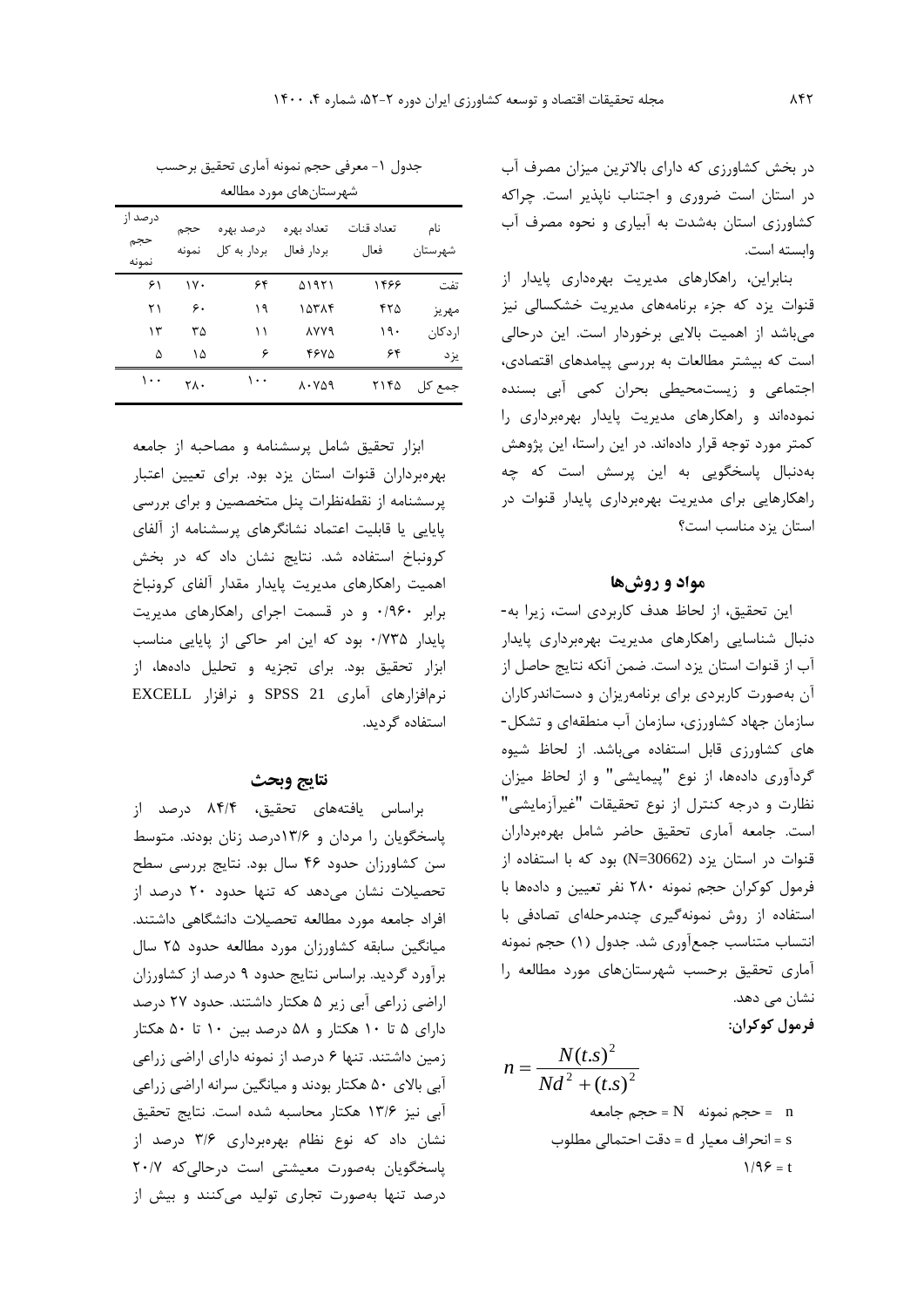نیمی از پاسخگويان نظام بهرهبرداري مختلط داشتند طبق پاسخ کشاورزان مورد مطالعه 5/7 درصد از پاسخگويان داراي قنات خصوصی، 7/5 درصد وقفی و 86/8 درصد بهصورت مشاع و اشتراکی میباشد.

شکل ،1 وضعیت تغییر منابع آبی طی چندسال اخیر از ديد کشاورزان را نشان میدهد. همانگونه که مشخص است در خصوص منبع آب چشمه 140 نفر به اين سوال پاسخ دادند و از اين تعداد 30 درصد معتقد بودند میزان آب آن کاهش يافته، 66 درصد خشک شده و تنها 4 درصد بیان کردند که ثابت مانده است. در خصوص قنات نیز 92 درصد از پاسخگويان عنوان نمودند آب قنات يا

خشک شده يا کاهش يافته است. در مورد چاه دستی، 30 درصد از پاسخگويان میزان آب آنرا کاهنده و 52 درصد بیان کردند که خشک شده است. اين درحالی است که 18 درصد معتقد بودند میزان آب آن ثابت بوده است. در خصوص چاه عمیق نیز 71 درصد کاهش میزان آب، 18 درصد خشک و 11درصد بیان کردند که ثابت بوده است. اين نتیجه بیانگر اين است که از ديد کشاورزان نیز طی سالهاي گذشته منابع آب منطقه درحال کاهش میباشد و اين امر ضرورت اتخاذ راهکارهاي مديريت پايدار آن را دو چندان کرده است.



شکل ۱- نمودار وضعیت تغییر منابع آبی طی سالیان اخیر

جدول 2 اولويتبندي راهکارهاي بهرهبرداري پايدار از منابع آب را نشان میدهد. همانگونه که مشخص است براساس ضريب تغییرات سه گويه »حفظ حريم قنوات«، »ممانعت از بهرهبرداري از چاههايی که در حريم قنوات

حفر شدهاند يا بدون پروانه هستند« و »تهیه و تدوين طرح هاي دراز مدت حفظ و نگهداري قنوات« به ترتیب باالترين اولويت را کسب نمودند.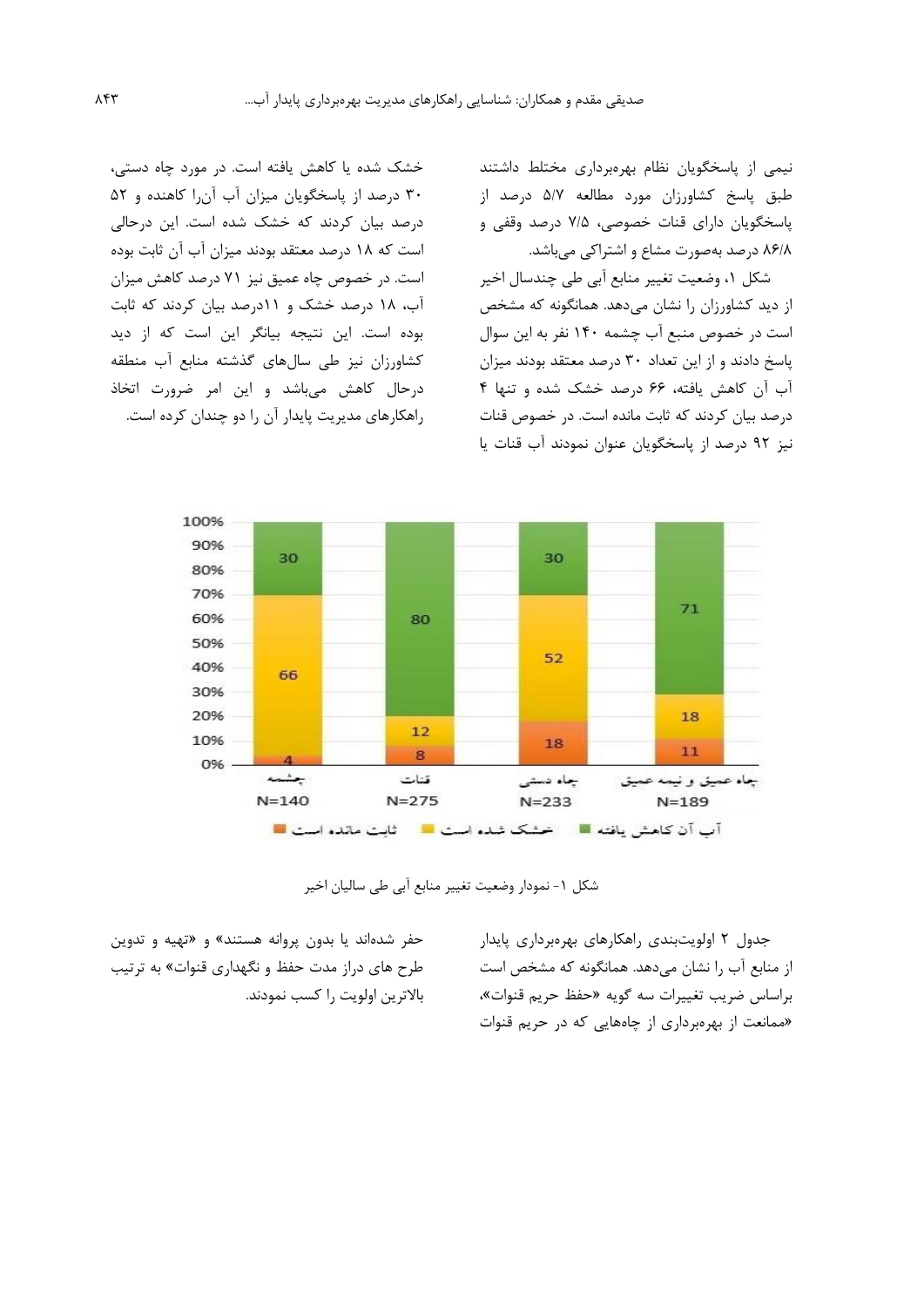| گزاره                                                                        | ميانگين*                          | انحراف معيار       | ضريب تغييرات       | اولويت         |
|------------------------------------------------------------------------------|-----------------------------------|--------------------|--------------------|----------------|
| حفظ حريم قنوات                                                               | $Y/\Delta V$                      | .40                | $\cdot$ /٢١        | $\lambda$      |
| ممانعت از بهره برداری از چاههایی که در حریم قنوات حفر شده اند یا بدون پروانه | $f/\Delta$ ۶                      | $\cdot$ /90        | .71                | ٢              |
| هستند                                                                        |                                   |                    |                    |                |
| تهیه و تدوین طرح های دراز مدت حفظ و نگهداری قنوات                            | ۴۱۵۴                              | .40                | $\cdot$ /٢١        | ٣              |
| کمک به افزایش راندمان آب قنوات از طریق گسترش سیستم های آبیاری مدرن           | $f/\Delta r$                      | .190               | .771               | ۴              |
| بيمه كردن قنوات                                                              | $f/\Delta$ .                      | .40                | $\cdot$ /٢١        | ۵              |
| مشورت با بهره برداران قبل از شروع طرحها                                      | f/fV                              | .190               | .771               | ۶              |
| جلوگیری از هدر رفتن آب قنوات از قنات تا مزرعه                                | ۴۱۴۶                              | .190               | .771               | ٧              |
| تماس بهره برداران با مروج طرحهای مربوط به قنات                               | ۴۱۴۶                              | .190               | .77                | γ              |
| جلوگیری از تغییر کاربری اراضی طرفین قنات                                     | ۴۱۴۴                              | .790               | $\cdot$ /٢١        | ٩              |
| اصلاح قوانین دولتی به منظور حمایت بیشتر از قنوات موجود                       | $f/\tau$ .                        | $\cdot$ /9 $\cdot$ | .71                | $\mathcal{L}$  |
| ایجاد بانک اطلاعاتی در مورد قنوات                                            | f/f.                              | .198               | .71                | ۱۱             |
| رواج كشت محصولاتي منطبق با شرايط آبي منطقه و تشويق كشاورزان به آن            | ۴۱۳۸                              | .798               | .71                | $\gamma$       |
| جلوگیری از هم گسیختگی نظام سنتی قنوات و احیا آن                              | Y/YY                              | .195               | .777               | ۱۳             |
| ذخیره سازی آب قنات در فصولی که به آن نیاز نیست                               | f/T                               | .195               | .157               | ۱۴             |
| تدوين قوانين موثر و قابل اجرا به منظور حل مشكلات مالكيت قنوات                | 4/29                              | .195               | .777               | ۱۵             |
| نظارت مستمر بر کیفیت و کمیت ذخایر آبهای زیر زمینی توسط دولت                  | f(T)                              | $\cdot$ /9٣        | .777               | ۱۶             |
| تشویق به مشارکت کلیه بهره برداران در امور مربوطه قنات                        | $f/\tau$ .                        | $\cdot$ /9٣        | .777               | ١٧             |
| تربیت مقنی آشنا با تجارب گذشتگان و آشنا با مسائل جدید                        | $f/\tau$ .                        | .795               | .777               | ۱۸             |
| بازدیدهای دوره ای کارشناسان از قنوات                                         | ۴۱۲۸                              | $\cdot$ /9٣        | .777               | ۱۹             |
| نظارت دولت بر حفر چاههای عمیق و نیمه عمیق بخصوص در نزدیکی قنوات              | $f/\zeta$                         | .195               | .157               | ٢٠             |
| زمینه سازی دولت برای مشارکت گروههای محلی در مدیریت قنوات                     | $f/\Delta$ .                      | .44                | .777               | ۲۱             |
| توجه به نوع نظام بهره برداري از زمين (شخصي ،اجارهاي ،ملي و)                  | $f/\uparrow f$                    | .190               | .157               | ٢٢             |
| اعطای کمکهای بلا عوض برای احیای قنوات و نگهداری از آن                        | ۴/۵۴                              | $1/\cdot$ ۴        | .75                | ٢٣             |
| افزایش میزان درآمد بهره برداران با تنوع در منابع درآمدی                      | $f/\Delta$                        | $1/\cdot$ ۴        | .75                | ٢۴             |
| استفاده از تکنولوژی و امکانات جدید در احداث و احیای قنوات                    | 4/14                              | 1/2                | .75                | ۲۵             |
| کنترل میزان بهره برداری از آبهای زیر زمینی و نیاز منطقه توسط کارشناسان       | $f/\rightarrow$                   | .19V               | .75                | ۲۶             |
| لايروبي به موقع قنوات                                                        | f/T                               | $1/\cdot 7$        | .179               | ٢٧             |
| ارایه خدمات ترویجی وآموزشی در زمینه استفاده بهینه از آب                      | $f/7\lambda$                      | $1/\cdot 7$        | .75                | ٢٨             |
| واگذاری کلیه امور مربوط به قنوات به یک سازمان                                | $\mathbf{r}/\mathbf{a}\mathbf{r}$ | .199               | .75                | ۲۹             |
| تدارک برنامههای آموزشی در زمینه احیا ونگه داری از قنوات                      | $f/\lambda$                       | 1.9                | .179               | $\mathbf{r}$ . |
| دسترسی بهرهبرداران به نشریات ورسانهها                                        | $\mathbf{r}/\mathbf{r}$           | 1/10               | $\cdot$ /٣ $\cdot$ | ۳۱             |

جدول ٢- اولويتبندي راهکارهاي بهرهبرداري پايدار از منابع آب قنوات

\*میانگین از 5

براي تحلیل عاملی بود. بهمنظور دستهبندي عاملها، از معیار مقدار ويژه استفاده گرديد و عاملهايی مدنظر بوده است که مقدار ويژه آنها از يک بزرگتر بوده است. عاملهاي استخراج شده همراه با مقدار ويژه، درصد واريانس و درصد واريانس تجمعی آنها بهشرح در جدول ،3 آورده شده است. بهمنظور دستهبندي و تحلیل راهکارهاي مديريت بهرهبرداري پايدار قنوات از تحلیل عاملی اکتشافی استفاده شد. براساس يافتههاي حاصل از تحلیل عاملی "راهکارهاي بهرهبرداري پايدار از قنوات" مقدار KMO برابر است با0/70 و مقدار بارتلت آن 3915/337 محاسبه شد که در سطح 0/01 معنیداري قرار داشت و حاکی از مناسب بودن همبستگی متغیرهاي وارد شده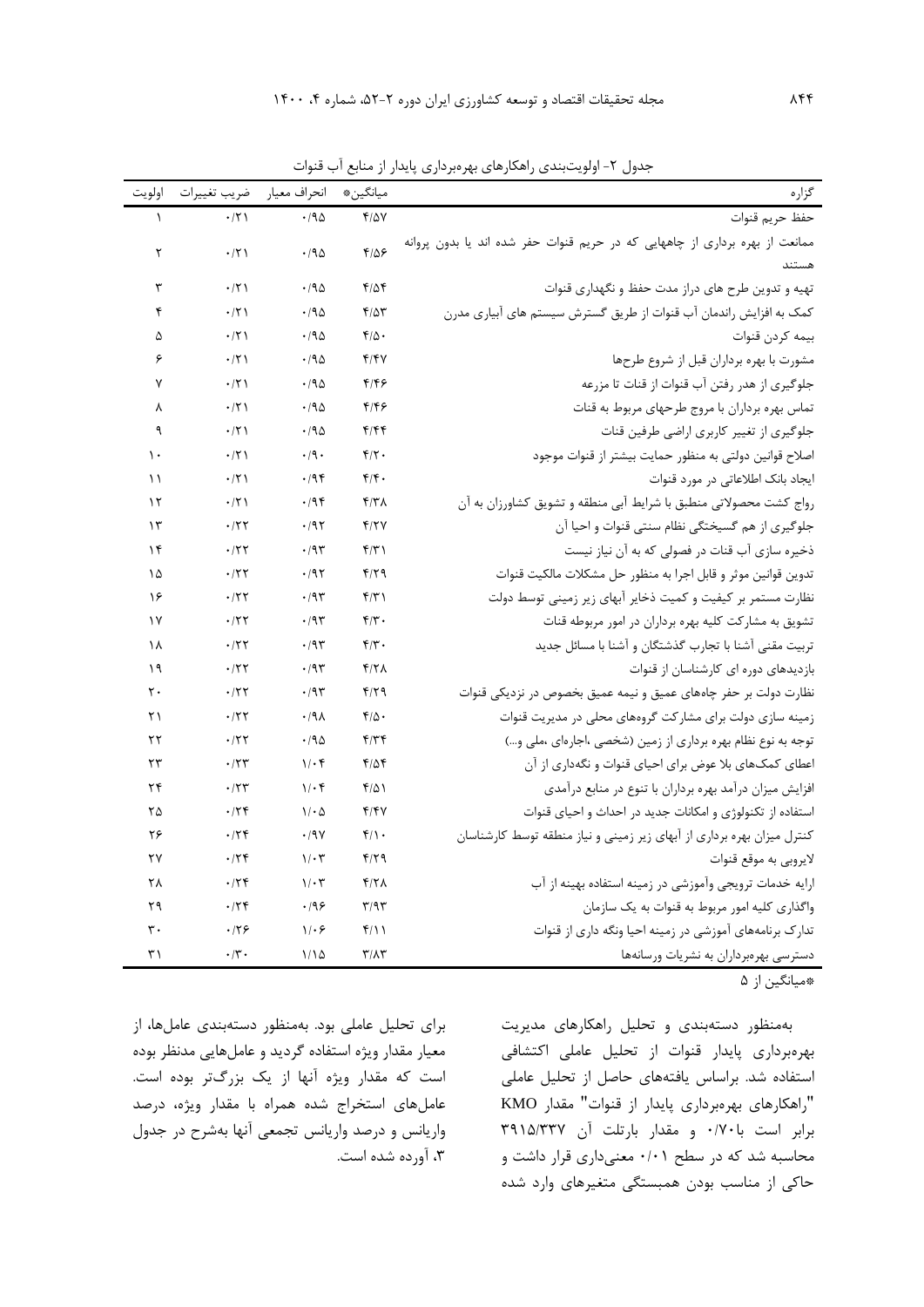در جدول )3(، مشاهده میشود که بیشترين مقدار ويژه مربوط به عامل قانونی-حمايتی و در حدود 6/608 میباشد که در واقع 20/456 درصد از واريانس تبیین- شده را بهخود اختصاص داده است. عوامل، فنی- تولیدي، تحقیقاتی-آموزشی و ترويجی، مشارکتی و حفظ دانش بومی، قیمتی-بازاري و زيستمحیطی نیز به ترتیب با مقدار ویژه، ۳/۹۱۹، ۲/۹۶۱، ۲/۴۱۵ و 1/837 توانستند هرکدام، ،13/996 ،10/721 ،10/574 8/624 و 7/275 درصد از واريانس کل را تبیین کردند. در مجموع، شش عامل استخراج شده توانستند، 70/645 درصد واريانس کل را تبیین کنند. متغیرهايی وارد شده در تحلیل به روش واريماکس

# چرخش يافتند و عاملهاي مربوط به هرکدام شناسايی و نامگذاري گرديد که در جدول )4(، مشخص میباشد.

جدول ٣- عاملهاي استخراج شده همراه با مقدار ويژه،

| درصد واریانس و درصد تجمعی واریانس تجمعی انها |  |  |  |  |  |
|----------------------------------------------|--|--|--|--|--|
|----------------------------------------------|--|--|--|--|--|

| درصد تجمعى<br>وار يانس | در صد<br>واريانس<br>مقدار ويژه | مقدار ويژه                        | عامل ها    | , ديف |
|------------------------|--------------------------------|-----------------------------------|------------|-------|
| $Y\Delta Y/Y$ .        | ۲۰/۴۵۶                         | 9.19                              | عامل اول   | ١     |
| ۳۴/۴۵۱                 | ۱۳/۹۹۶                         | ۳/۹۱۹                             | عامل دوم   | ٢     |
| 40/175                 | 1.7Y                           | $\mathbf{r}/\cdot\cdot\mathbf{r}$ | عامل سوم   | ٣     |
| <b>AAIVFE</b>          | $1 - \Delta Vf$                | ۲/۹۶۱                             | عامل چهارم | ۴     |
| 55/7.                  | 81654                          | ۲/۴۱۵                             | عامل ينجم  | ۵     |
| ۲۰۱۶۴۵                 | 51500                          | ۱/۱۳۷                             | عامل ششم   | ۶     |

جدول ۴- گويههاي مربوط به هريک از عوامل و ميزان ضرايب بهدست آمده از ماتريس دوران يافته

| نام عامل                 | متغيرها                                                                                   | بار عاملی                              | Mann-Whitney U                                    |
|--------------------------|-------------------------------------------------------------------------------------------|----------------------------------------|---------------------------------------------------|
|                          | نظارت مستمر بر کیفیت و کمیت ذخایر آبهای زیر زمینی توسط دولت                               | $\cdot$ / $\lambda$ ۴۳                 | 4894**                                            |
|                          | بازدیدهای دوره ای کارشناسان از قنوات                                                      | $\cdot/\lambda\cdot\cdot$              | $\lambda$ $\lambda$ $\lambda$ $\lambda$ $\lambda$ |
|                          | نظارت دولت بر حفر چاههای عمیق و نیمه عمیق بخصوص در حریم قنوات                             | $\cdot$ / Y $\Delta$ $\cdot$           | $\Delta$ . 47**                                   |
| قانونى                   | ممانعت از بهره برداری از چاههایی که در حریم قنوات حفر شدهاند یا بدون پروانه هستند         | .1179                                  | $605$ ***                                         |
| حمايتى                   | اصلاح قوانین دولتی به منظور حمایت بیشتر از قنوات موجود                                    | $\cdot$ /Y \ $\circ$                   | 55544                                             |
|                          | کمک به افزایش راندمان آب قنوات از طریق گسترش سیستم های آبیاریمدرن                         | $\cdot$ / $\vee$ $\cdot$ 9             | $1.27.$ **                                        |
|                          | واگذاری کلیه امور مربوط به قنوات به یک سازمان                                             | $\cdot$ / $\vee$ $\cdot$ $\circ$       | $999.***$                                         |
|                          | جلوگیری از تغییر کاربری اراضی طرفین قنات                                                  | ۱۶۶۶                                   | A1YA**                                            |
|                          | ذخیره سازی آب قنات در فصولی که به آن نیاز نیست                                            | .710                                   | $1 \cdot \cdot 7 \cdot$ **                        |
|                          | لايروبي به موقع قنوات                                                                     | .798                                   | <b>NAAA</b> **                                    |
| فنی-                     | جلوگیری از هدر رفتن آب قنوات از قنات تا مزرعه                                             | $\cdot$ / $\vee$ $\wedge$ $\vee$       | 4997**                                            |
| توليدى                   | تدوين قوانين موثر و قابل اجرا به منظور حل مشكلات مالكيت قنوات                             | $\cdot$ /5 $\lambda$                   | $\Lambda\Delta\cdot$ ٢ $\frac{1}{2}$              |
|                          | ایجاد بانک اطلاعاتی در مورد قنوات                                                         | .7051                                  | <b>AAAT **</b>                                    |
|                          | تماس بهره برداران با مروج طرحهای مربوط به قنات                                            | $\cdot$ / $\lambda$ $\Delta$ $\lambda$ | $\Delta \Delta V \cdot$ **                        |
| تحقیقاتے ۔               | استفاده از تکنولوژی و امکانات جدید در احداث و احیای قنوات                                 | .785                                   | <b>FAYA**</b>                                     |
| آموزشی و<br>ترويجي       | ارایه خدمات ترویجی وآموزشی در زمینه استفاده بهینه از آب                                   | .7YY                                   | **199                                             |
|                          | تدارک برنامه های آموزشی در زمینه احیا ونگه داری از قنوات                                  | $\cdot$ / $\vee$ $\uparrow$ $\uparrow$ | $9.9***$                                          |
|                          | تربيت مقنى آشنا با تجارب گذشتگان وأشنا با مسائل جديد                                      | $\cdot$ /Y $\cdot$ $\cdot$             | 15518*                                            |
|                          | اعطای کمکهای بلا عوض برای احیای قنوات و نگهداری از آن                                     | .1199                                  | $f.71**$                                          |
| مشاركتي                  | زمینه سازی دولت برای مشارکت گروه های محلی در مدیریت قنوات                                 | .195                                   | $*_{\Lambda} \cdots$                              |
| حفظ<br>و<br>دانش<br>بومى | جلوگیری از هم گسیختگی نظام سنتی قنوات و احیا آن مشورت با بهره رداران قبل از<br>شروع طرحها | .1175                                  | <b>FAFY **</b>                                    |
|                          | تشویق به مشارکت کلیه بهره برداران در امور مربوطه قنات                                     | $\cdot$ / $\vee$ $\wedge$ $\triangle$  | $T - \Lambda$ ٩                                   |
| تنوع<br>درآمدی           | افزایش میزان درآمد بهره برداران با تنوع در منابع درآمدی                                   | $\cdot$ / $\wedge$ $\uparrow$ $\vee$   | $*$ * $*$ + $*$                                   |
|                          | توجه به نوع نظام بهره برداری از زمین (شخصی ،اجاره ای ،ملی و…)                             | ۱۶۶۶                                   | $TV9.***$                                         |
|                          | بيمه كردن قنوات                                                                           | .197Y                                  | $1.577.$ **                                       |
|                          | دسترسی بهره برداران به نشریات ورسانهها                                                    | .7017                                  | 10415                                             |
| ز يست<br>محيطى           | حفظ حريم قنوات                                                                            | $\cdot$ / $\wedge$ $\wedge$ $\vee$     | $\mathbf{y} \cdot \cdot \cdot \cdot \mathbf{z}$   |
|                          | تهیه و تدوین طرهای درازمدت حفظ و نگهداری قنوات                                            | $\cdot$ / Y 9 )                        | $\Delta\Delta\Delta\cdot$ **                      |
|                          | کنترل میزان بهره برداری از آبهای زیرزمینی و نیاز منطقه توسط کارشناسان                     | $\cdot$ /۶۲۱                           | $V \cdot \Delta$ **                               |
|                          | رواج کشت محصولاتی منطبق با شرایط آبی منطقه و تشویق کشاورزان به آن                         | ۰/۵۴۳                                  | 4111**                                            |

\*\* سطح معنی داري 0/01 \* سطح معنی داري 0/05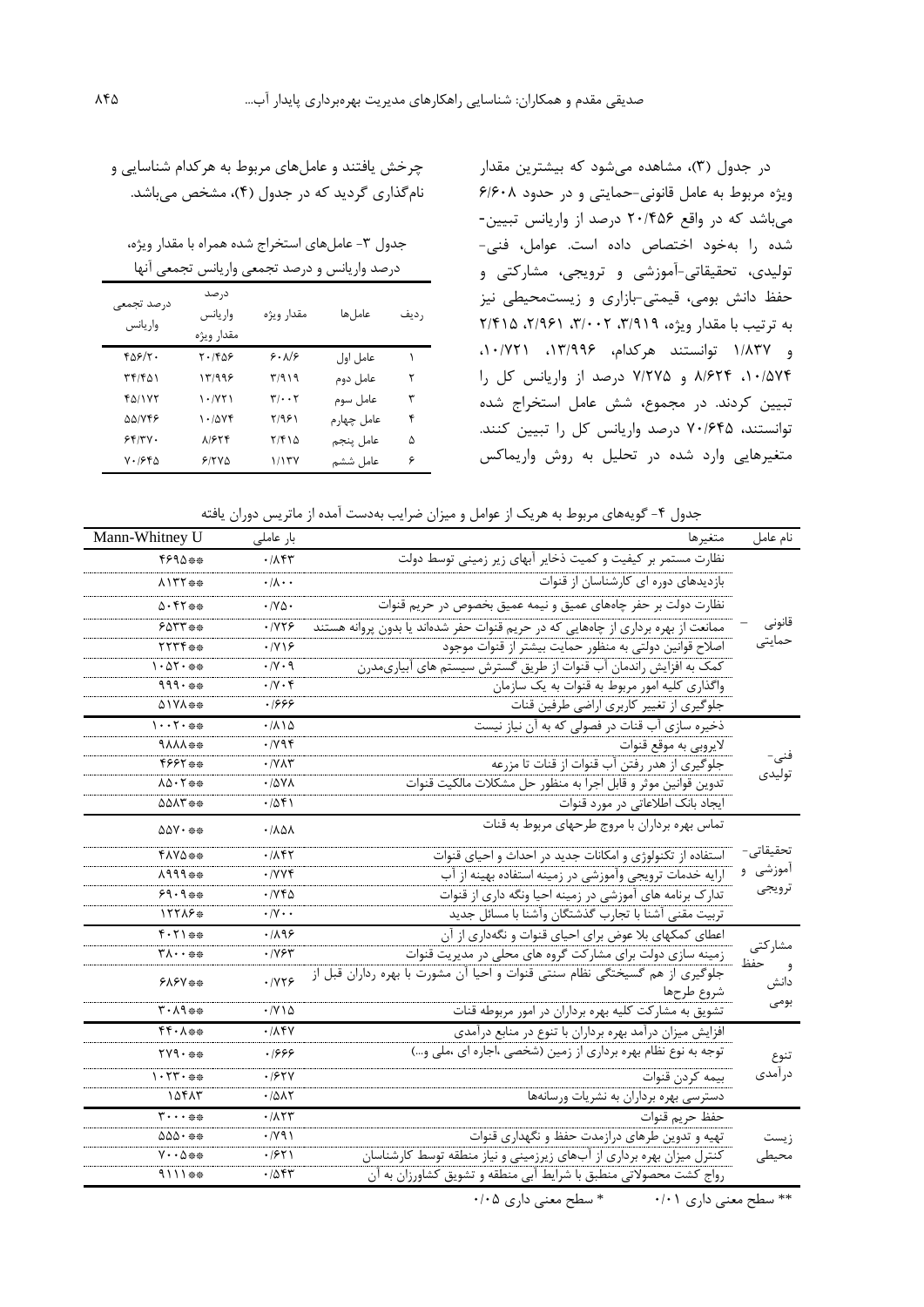پس از گروهبندي راهکارهاي مورد بررسی توسط تکنیک تحلیل عاملی، میزان اجراي سازوکارهاي هرگروه توسط کشاورزان منطقه نیز محاسبه شد. نتايج بررسی شکاف بین میزان اهمیت راهکارها از ديد و میزان اجرا توسط کشاورزان در جدول )4(، و شش تصوير عنکبوتی در شکل 2 نشان داده شده است. بهمنظور بررسی

معنیداري تفاوتها نیز با توجه به مقیاس گويههاي پژوهش از آزمون مقايسهاي ناپارامتري يو-منويتنی بهرهگرفته شد. همانگونه که مشخص است، تقريباً در تمام راهکارهاي مديريت پايدار قنوات مورد بررسی میزان اجرا از میزان اهمیت آنها بهطور معنیداري کمتر است.



شکل۲- تفاوت میزان اهمیت و اجرای راهکارهايی با عوامل: الف) قانونی-حمايتی، ب) فنی-توليدی، ج) تحقيقاتی-آموزشی و ترويجی، د) مشارکتی و حفظ دانش بومی، ه) تنوع در آمدی و و) زيست محيطی.

# **نتيجهگيري وپيشنهادها**

در ايران، بهرهبرداري بیرويه کشاورزان از منابع آب زيرزمینی، موجب تخريب اين منابع و افت آبهاي زيرزمینی شده است. بهگونهاي که، طی چهار دهه گذشته کشاورزان ايرانی و ساير افراد وابسته به کشاورزي مشاهده نمودهاند، چاههاي آب يکی پس از ديگري خشک شدهاند، اين کمآبی بهحدي شديد است که بسیاري از زمینهاي کشاورزي ايران بهدلیل کمبود آب توانايی تولید خود را از دست دادهاند ) et Yazdanpanah ,2013 al). بهعبارت ديگر، نتیجه اين تنش و کم آبی اثرات اقتصادي، اجتماعی و زيستمحیطی شديدي مانند مهاجرت، بیکاري، تغییرات اقلیم، کاهش شديد سطح آب زيرزمینی را بههمراه داشته است. از اينرو، بهره-

برداري پايدار از اين منابع از جمله ضرورتهاي اساسی زندگی و معیشت در ايران است. قنوات يکی از کهنترين ساختارهاي بهرهبرداري از منابع آب در ايران بوده است و بخش قابل توجهی از آب شرب و کشاورزي را خصوصاً در فالت مرکزي کشور تامین کرده است. از اينرو، هدف تحقیق حاضر شناسايی راهکارهاي بهرهبرداري پايدار از منابع آب قنوات در استان يزد ايران بهعنوان استانی که بیشترين تعداد قنوات را دارد، بود. الزم به ذکر است که پديده تغییرات اقلیم و عدم حکمرانی اصولی منابع آب، زندگی بشر را تحت تأثیر قرار داده است. بههمین دلیل، بررسی اين موضوع و اثرات منفی آن بر زندگی انسانها اهمیت بسزايی دارد.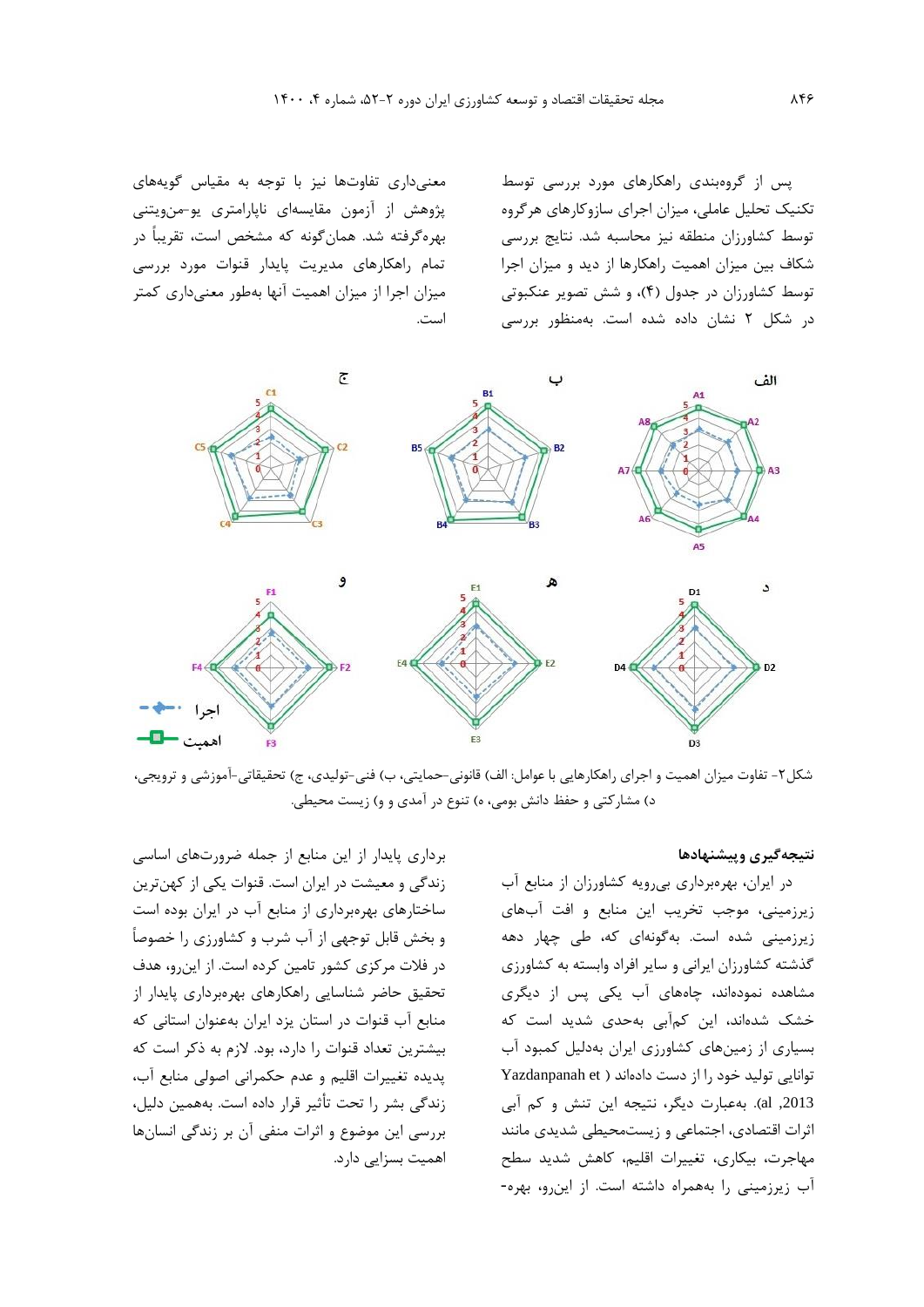تحقیق حاضر که به روش پیمايش انجام شد نشان داد که اکثر پاسخگويان معتقد بودند طی سالیان اخیر قنوات مورد بهرهبرداري آنها يا خشک شده است و يا آب آن بهصورت محسوس کمتر شده است. لذا، حفاظت از منابع آب و استفاده پايدار از آن، بايد اتخاذ شود چراکه قنات بهدلیل اينکه در سفرههاي آب زيرزمینی کم عمق استفاده میشود و اين منابع هم غنی نیست و داراي نوسان زياد است. بنابراين، قنات نسبت به تغییرات سطح آب زيرزمینی خیلی حساسیت دارد. کم توجهی به مديريت پايدار منابع آب در ايران که بهعنوان يک کشور مستعد خشکسالی مطرح است باعث میشود که هرساله آسیبهاي اقتصادي و اجتماعی بسیار زيادي در پیکره اقتصادي کشور وارد شود )2014 ,Madani )و اين درحالی است که آسیبهاي اجتماعی ناشی از خشکسالی در برنامهريزيهاي انجام شده چندان مورد توجه قرار نگرفته است. از اينرو، کاربست سازوکارهايی که باعث بهرهبرداري پايدار از منابع شود ضروري است. بهترين راه مبارزه با بحران آب و خشکسالی را استفاده بهینه از آب و جلوگیري از آلوده شدن آن و تغییر چرخه هیدرولوژي آب در طبیعت میباشد. Khalkhili Azizi (2016) .al et آگاه سازي و ايجاد باور در کشاورزان از وضعیت بحرانی پیشرو و لزوم حفظ منابع آب در دسترس را برمیشمارد. همچنین، استفاده از سیستم- هاي آبیاري بارانی در مقابله با پديده کمآبی و خشکسالی را موثر می دانند. (2015) Brown et al. در تحقیق خود بهبود پايداري منابع آبی را با استفاده از راهکارهايی براي مديريت اثربخش آب در مزرعه را مورد بررسی قرار دادند و نتايج اين تحقیق نشان داد که روش آبیاري قطرهاي و ابیاري تحت فشار يکی از پايدارترين روشهاي مديريتی پايدار منابع آبی است. اما کشاورزان بهدلیل هزينه باالي نگهداري و تجهیزات تمايل کمتري يه استفاده از آن دارند. بهواسطه همین اهمیت، در تحقیق حاضر مجموعه سازوکارهاي مديريت پايدار منابع آب قنوات در شش دسته سازوکارهاي؛ قانونی – حمايتی، فنی- تولیدي، تحقیقاتی-آموزشی و ترويجی، مشارکتی و حفظ دانش بومی، تنوع درآمدي و زيست- محیطی تقسیمبندي شد. مهمترين سازوکارهاي استخراج شده مربوط به سازوکارهاي قانونی-حمايتی

بود. در اين دسته سازوکارهايی مانند: نظارت مستمر بر کیفیت و کمیت ذخاير آبهاي زير زمینی توسط دولت، بازديدهاي دورهاي کارشناسان از قنوات، نظارت دولت بر حفر چاههاي عمیق و نیمهعمیق بهخصوص در نزديکی حريم قنوات و ممانعت از بهرهبرداري از چاههايی که در حريم قنوات حفر شدهاند يا بدون پروانه هستند، درج شده است. درهمین راستا، .Azizi Khalkhili et al (2016) بهبود سیستم تامین اعتبارات دولتی براي رفع مشکالت مالی و کمبود سرمايه کشاورزان )وامهاي کم بهره، بیمه محصوالت، يارانه تولید و ...( را راهکاري براي کاهش آسیبپذیری میداند. (2016) Smidt et al. در تحقیقی در رابطه با مديريت جامع آب به تعامل بین ذينفعان اصلی استفادهکننده از منابع آب اشاره دارد. بنابراين، محققان پیشنهاد میکنند مديريت آب بايد سازگار با شرايط آبهاي زيرزمینی باشد و نتیجهگیري شده که استراتژي مديريت آب در آينده میتواند شامل: 1( اولويتدادن سود کشاورزان بهمنظور تشويق تصمیم- گیري که با اهداف استراتژيک سازگار باشد؛ 2( چارچوب انطباقی که اهداف کوتاهمدت را در درازمدت به اهداف بلندمدت میرسانند؛ 3( استراتژيهاي نوآورانهاي که در چارچوبهاي محدود قرار دارند؛ 4( کاهش خطرات تولید براي کمک به تصمیمگیري کشاورزان و 5( افزايش تمايل سیاسی براي حفظ منابع آب با ارزش باشد. همسو با تحقیق حاضر، Beigi Ali & Gholami (2014) سازوکارهايی مانند تغییر الگوي کشت، ذخیره علوفه، تغییر زمان کاشت و برداشت را از جمله سازوکارهاي مديريت پايدار منابع آب نام میبرند. سازوکارهاي تنوعی بخش مهمی از سازوکارهاي مديريت پايدار قنات بود، براي نمونه میتوان به انجام فعالیتهاي مختلف کشاورزي )باغداري، زراعت و دامپروري( و يا کشت محصوالت مختلف اشاره کرد. اين نوع سازوکارها در تحقیقات ديگري نیز مورد توجه قرار گرفتهاند. Azizi (2016) .al et Khalkhili نیز ايجاد و تقويت فعالیتهاي غیرزراعی مثل کارگاههاي صنايع دستی را بهعنوان مکمل يا جايگزين فعالیتهاي کشاورزي را نام میبرند. تامین معیشت خانوار با درآمدهاي خارج از مزرعه، فروش قسمتی از زمینها و يا دريافت وام با بهره پايین از آن جملهاند.(2015) Wescoat در تحقیقی ضمن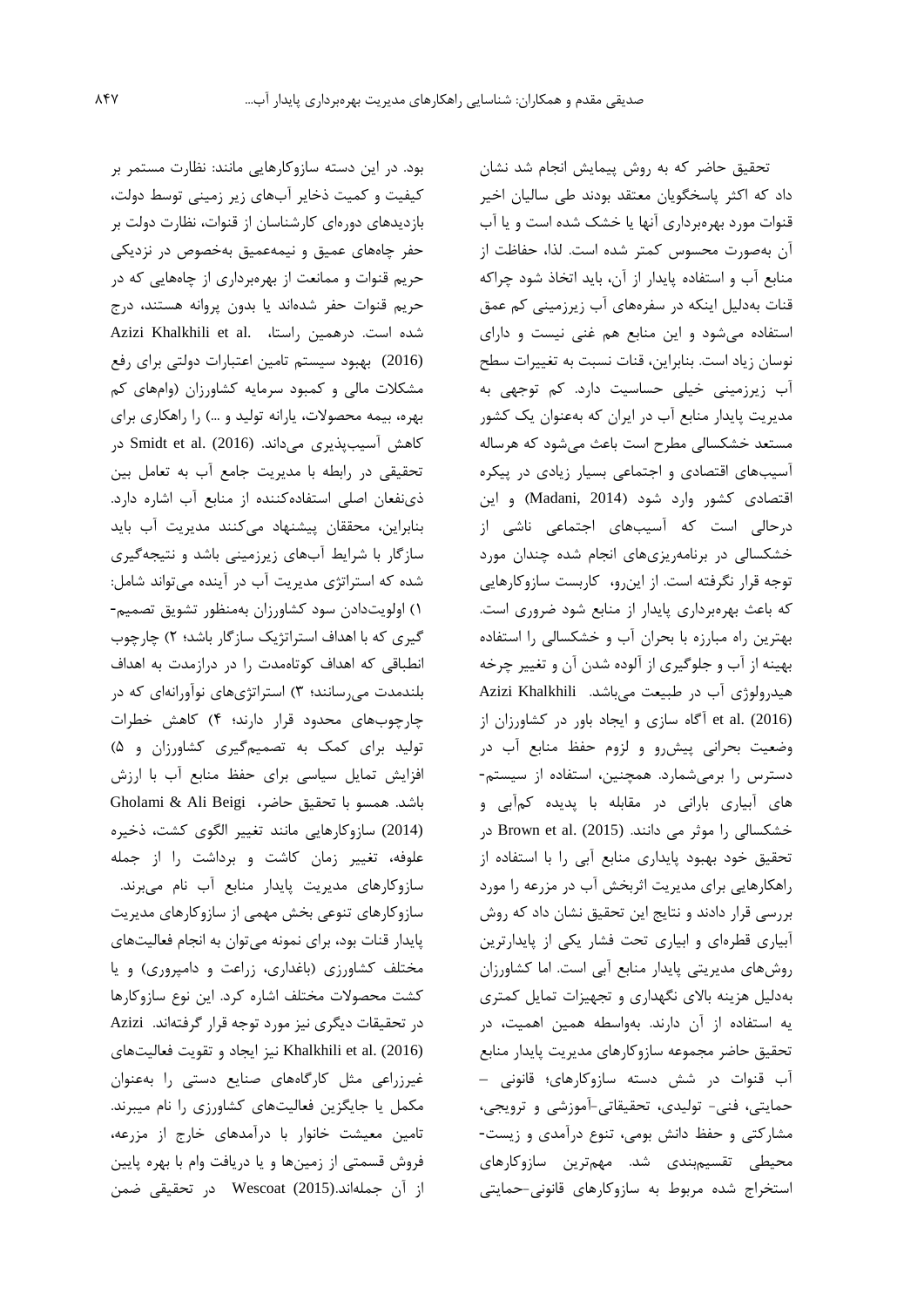اينحال، تفاوت موجود بین آنچه که بايد و آنچه که هست، توجه بیشتر مسئوالن و برنامهريزان بخش کشاورزي و توسعه روستايی به آموزش روستايیان از يکطرف و افزايش سرمايهگذاري از طرف ديگر، را ضروري میسازد تا در آينده نیز جامعه کشاورزان از منابع آبی قنوات به بهترين شکل ممکن بهره برده و تولید محصوالت نیز پايدار گردد. در اين راستا، و با توجه به نتايج بهدست آمده از تحقیق پیشنهاد میشود در زمینه پايداري قنوات مسايلی مانند اليروبی قنوات، جلوگیري از حفر چاه در حريم قنات بازديد دورهاي از قنوات (با مشارکت دولت و بهرهبرداران) صورت پذيرد. همچنین، پیشنهاد میشود در راستاي حفظ دانش بومی و همچنین تلفیق با مسائل و روشهاي جديد از خدمات ترويجی استفاده نمود. همچنین، پیشنهاد میشود سازمانهاي ذينفع براي مديريت پايدار بهرهبرداري آب، استفاده از حمايتهايی از جمله بیمه قنوات، اعطاي تسهیالت کمبهره يا قرضالحسنه و کمک در مکانیزه کردن آبیاري در مزارع و استفاده از روشهاي غیرشیمیايی براي کنترل آفات براي کنترل آلودگی آب- هاي زيرزمینی را در دستورکار خود قرار دهند.

تاکید به تاثیر زياد تغییرات اقلیمی بر پايداري منابع آب زيرزمینی، به اهمیت رابطه عوامل اقتصادي و هزينههاي آب و بازار آب در محدوده هر اکوسیستم که بر منابع آبی میگذارد و تاثیر عوامل فرهنگی و اجتماعی، رژيم- هاي مالکیت زمین و آب بر مديريت پايدار آب و تاثیر و کنش رابطه بین تصمیمات دولتی و مشارکت با طبقات اجتماعی را در مديريت پايدار منابع آبی اشاره دارد. Hu (2014) .al et در تحقیقی که به بررسی مديريت منابع آب کشاورزي از طريق مشارکت بین آببران پرداختند؛ عامل، بیاعتمادي کشاورزان نسبت به دولت در بهره- برداري از منابع آب در بین آببران مختلف را از عوامل موثر بر مديريت منابع آب بیان کردند. سازوکارهاي تحقیقاتی، آموزشی و ترويجی يکی ديگر از سازوکارهاي استخراج شده براي مديريت پايدار قنوات بود. Azizi (2016) .al et Khalkhili استفاده از روشهاي ترويجی مثل مزارع نمايشی، بازديد از مزارع موفق که کشاورزان بهصورت عینی نتايج سازگاري کشاورزان را مشاهده کنند را بهعنوان سازوکار سازگاري با خشکسالی و مديريت پايدار منابع آب نام بردند.

در نهايت، بايد بیان نمود که کشاورزان راهبردهاي متفاوتی را براي مديريت پايدار قنوات بهکار میگیرند. با

#### **REFERENCES**

- 1. Abbasnejad, A. (2017). Qanat: a resource or a hazard? Rebuttal to "Qanat is not a hazard" by Parise (Environ Earth Sci 2016 75: 1476). Environmental Earth Sciences, 76(5), 214-224.
- 2. Adeba, D., Kansal, M. L., & Sen, S. (2015). Assessment of water scarcity and its impacts on sustainable development in A wash basin, Ethiopia. Sustainable Water Resources Management, 1(1), 71-87.
- 3. Afshari, S., Gholizadeh, H., Rezaei, R., & Shaban Ali Fami, H. (2016). Factors affecting the application of measures related to sustainable management of water resources among farmers in Komijan city, Markazi province. Journal of Environmental Sciences, 14(3), 1-16. (in Farsi)
- 4. Asadi Zarch, M, A. (2018). Study of how climate change affects the occurrence of drought in Yazd province. Journal of Desert Management. 5 (9): 90-74. (In Farsi)
- 5. Asadi, M. A., & Najafi Alamdarlo, H. (2019). Economic evaluation of optimum cultivating pattern for reducing the use of groundwater in Dehgolan plain. Iranian Journal of Agricultural Economics and Development Research, 50(1), 29-43 (In Farsi).
- 6. Azizi Khalkheili, T., Zamani, Gh., & Karami, E. (2016). Farmers' adaptation to climate change: existing problems and obstacles and proposed solutions. Agricultural Economics and Development Research, 30 (3), 148-159. (in Farsi)
- 7. Brown, C. M., Lund, J. R., Cai, X., Reed, P. M., Zagona, E. A., Ostfeld, A., ... & Brekke, L. (2015). The future of water resources systems analysis: Toward a scientific framework for sustainable water management. Water resources research, 51(8), 6110-6124.
- 8. Falkenmark, M. (2013). Growing water scarcity in agriculture: future challenge to global water security. Philosophical Transactions of the Royal Society A: Mathematical, Physical and Engineering Sciences, 371(2002), 1-14. Doi;10.1098/rsta.2012.0410
- 9. Gholami, M., & Ali Beigi, A.H. (2014). Identification of local methods of drought management Case study: Sarpol-e Zahab city. Rural Research, 5 (3), 638-611. (In Farsi)